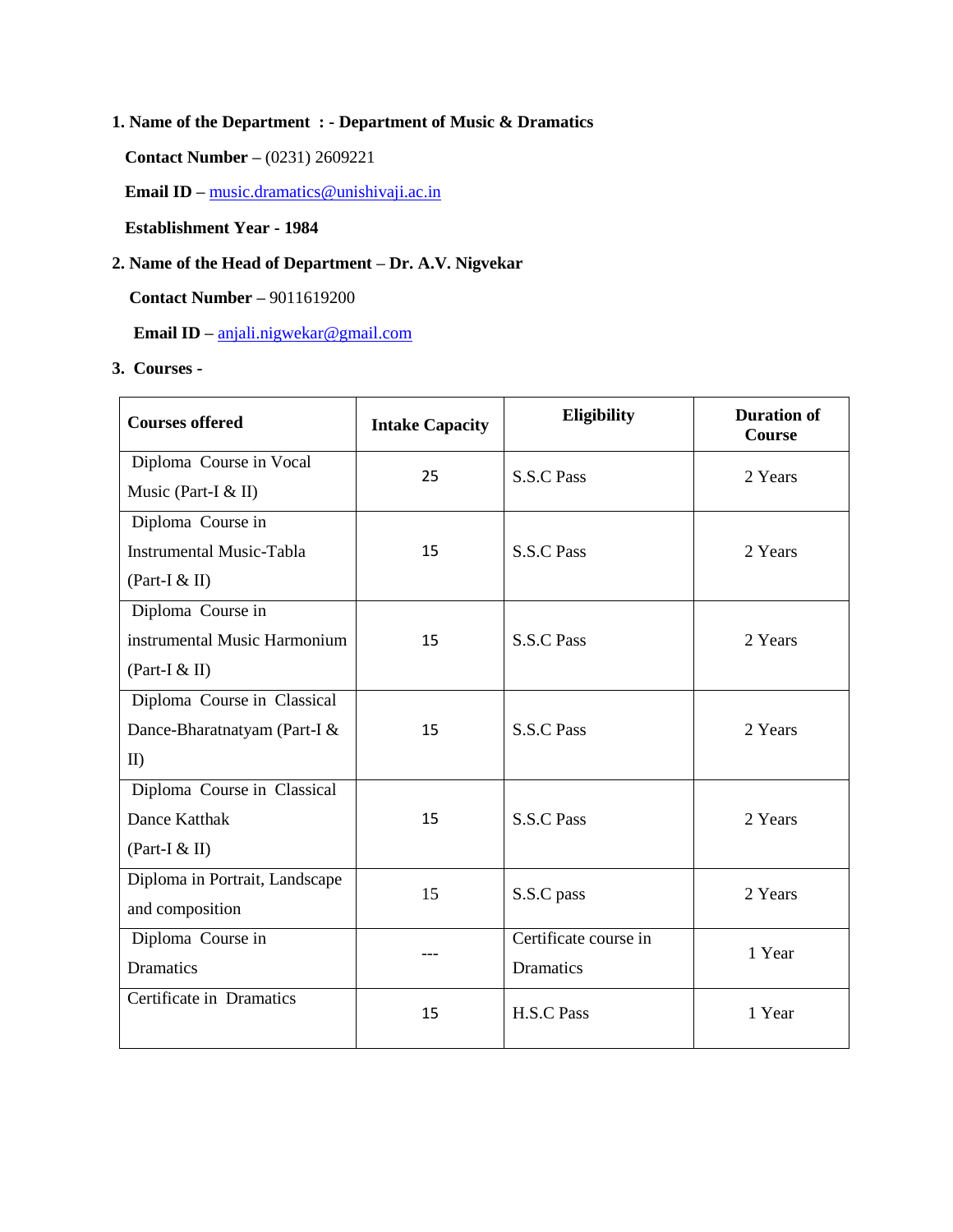| M.A. in Vocal Music (Part-I)                       | 15 | 1) Any Graduation from<br>recognized University.<br>2) Visharad in<br>concerened subject.<br>3) Audition                 | 2 Years |
|----------------------------------------------------|----|--------------------------------------------------------------------------------------------------------------------------|---------|
| M.A in Vocal Music                                 |    | M.A (Vocal) Part-I                                                                                                       |         |
| $(Part-II)$                                        |    | Completed                                                                                                                |         |
| M.A. in Instrumental Music<br>Tabla (Part-I)       | 15 | 1) Any Graduation from<br>recognized University.<br>2) Visharad in<br>concerened subject.<br>3) Audition                 | 2 Years |
| M.A. in Instrumental Music-<br>Tabla (Part-II)     |    | M.A (Tabla) Part-I<br>Completed                                                                                          |         |
| M. A. in Instrumental Music-<br>Harmonium (Part-I) | 15 | 1) Any Graduation from<br>recognized University.<br>2) Visharad in<br>concerened subject.<br>3) Audition                 | 2Years  |
| M.A. in Instrumental Music-<br>Harmonium (Part-II) |    | M.A (Harmonium)<br>Part- I Completed                                                                                     |         |
| M.A Dramatics (Part-I)                             | 15 | 1) Any degree from any<br>recognized University<br>2) Certificate $\&$<br>Diploma in concerned<br>subject<br>3) Audition | 2 Years |
| M.A Dramatics (Part-II)                            |    | M.A (Dramatics) Part- I<br>Completed                                                                                     |         |

## **4. Teaching Staff Information –**

| Sr. No | Name of faculty         | <b>Designation</b>         | <b>Ph. D Awarded in</b><br><b>Last Five Year</b> |
|--------|-------------------------|----------------------------|--------------------------------------------------|
|        | Dr. Anjali. V. Nigvekar | Assistant Professor & Head |                                                  |
|        | Dr. Vinod.V.Thakurdesai | <b>Assistant Professor</b> | 12                                               |
|        | Shri. Nikhil. V. Bhagat | <b>Assistant Professor</b> |                                                  |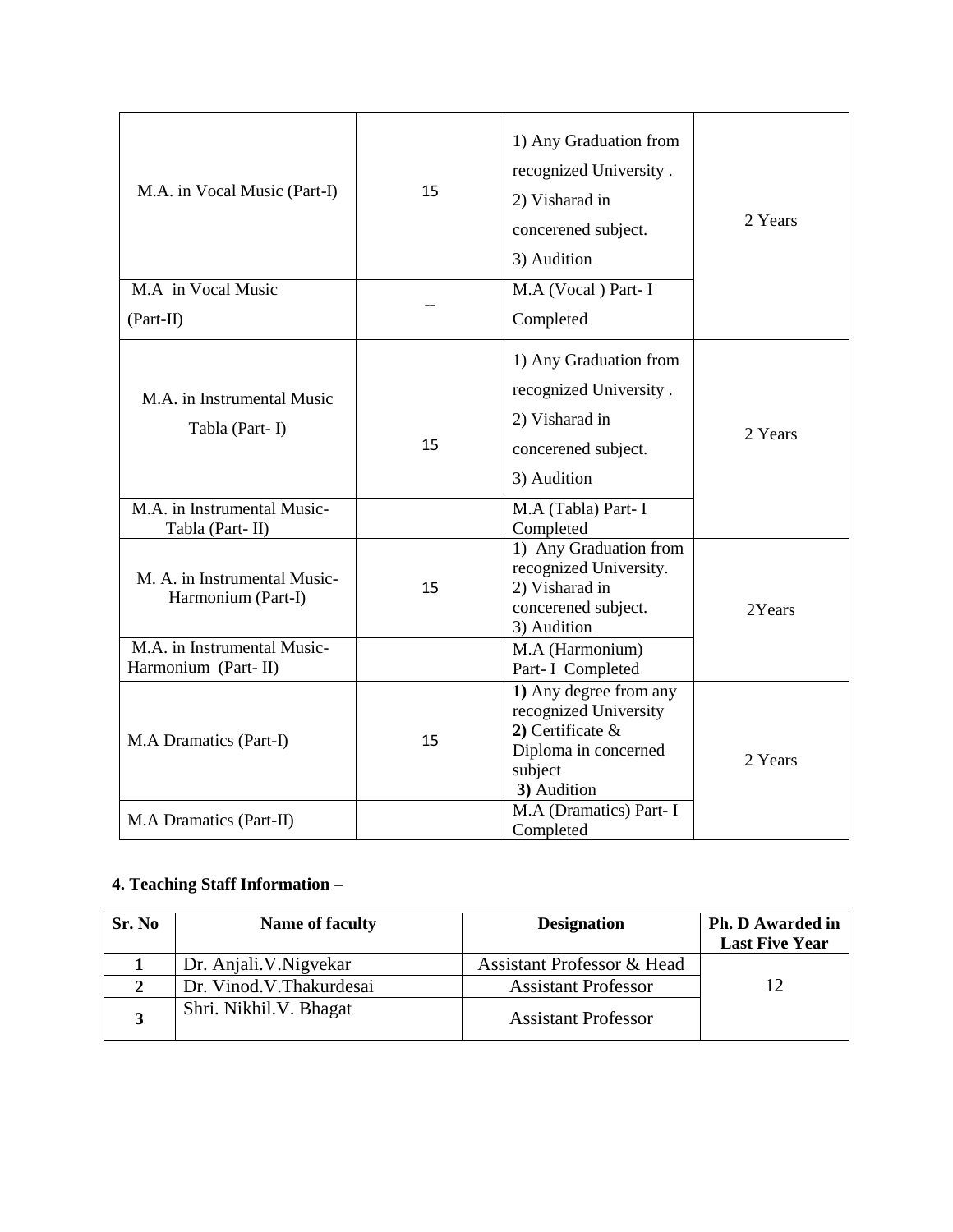#### **Teaching Staff Information –**

| Sr. No                  | <b>Name of Visiting faculty</b> | <b>Designation</b>                        |
|-------------------------|---------------------------------|-------------------------------------------|
|                         | Dr. Sanjay Todkar               | Adjunct Professor                         |
| $\overline{2}$          | Mr. Prashant Desai              | Adjunct Professor                         |
| $\overline{\mathbf{3}}$ | Mr. Dnyanesh Mule               | Honorary Teacher                          |
| $\boldsymbol{4}$        | Mr. Amit Salokhe                | Honorary Teacher                          |
| 5                       | Miss. Bhagyashri Kalekar        | Honorary Teacher                          |
| 6                       | Miss Padmashri Bagadekar        | Honorary Teacher                          |
|                         | Miss. Shivani Dhere             | Honorary Teacher                          |
| 8                       | Mr. Vikram Parit                | <b>Contributory Teacher (Accompanist)</b> |
| 9                       | Mr. Atul Parit                  | <b>Contributory Teacher</b>               |
| 10                      | Miss. Gauri Kulkarni            | <b>Contributory Teacher</b>               |
| 11                      | Mr. Sachin Kachote              | Contributory Teacher                      |
| 12                      | Dr. Rajashri Khatavkar          | <b>Contributory Teacher</b>               |
| 13                      | Mr. Sandesh Gavande             | Honorary Teacher (Accompanist)            |
| 14                      | Mr. Vinayak Sutar               | Honorary Teacher (Technician)             |

#### **5. Infrastructure facilities-**

| <b>Number of Class rooms</b> | <b>No. of Smart Class rooms</b> | Studio            | Theatre        |
|------------------------------|---------------------------------|-------------------|----------------|
|                              | 01                              | Video<br>Audio 01 | 0 <sub>1</sub> |

#### **6. Major Equipment –**

Studio related Equipment like video camera, Editing Equipment, Microphones etc.

**7. Placement Opportunities - 1)** Career in Music – Performer, Music Composer, Musician, Tabla/ Harmonium Accompanist, Solo Performer etc.

 **2)** Music Teacher in Schools, Music Academy or Private institutes etc.

 **3)** Assistant Professor in Vocal, Drama, Tabla, Harmonium, etc.

 **4)** Career in Drama – Professional Actor or Actress, Director, costume Designer, script-writer etc.

#### **Actual Placements during Last 5 Years.**

| Academic year | <b>Total No.of Students</b><br>at the Final Year | <b>No of Students</b><br><b>Placed in that Particular Year</b> |
|---------------|--------------------------------------------------|----------------------------------------------------------------|
| 2016-2017     | 30                                               |                                                                |
| 2017-2018     | つく                                               |                                                                |
| 2018-2019     |                                                  |                                                                |
| 2019-2020     |                                                  |                                                                |
| 2020-2021     |                                                  |                                                                |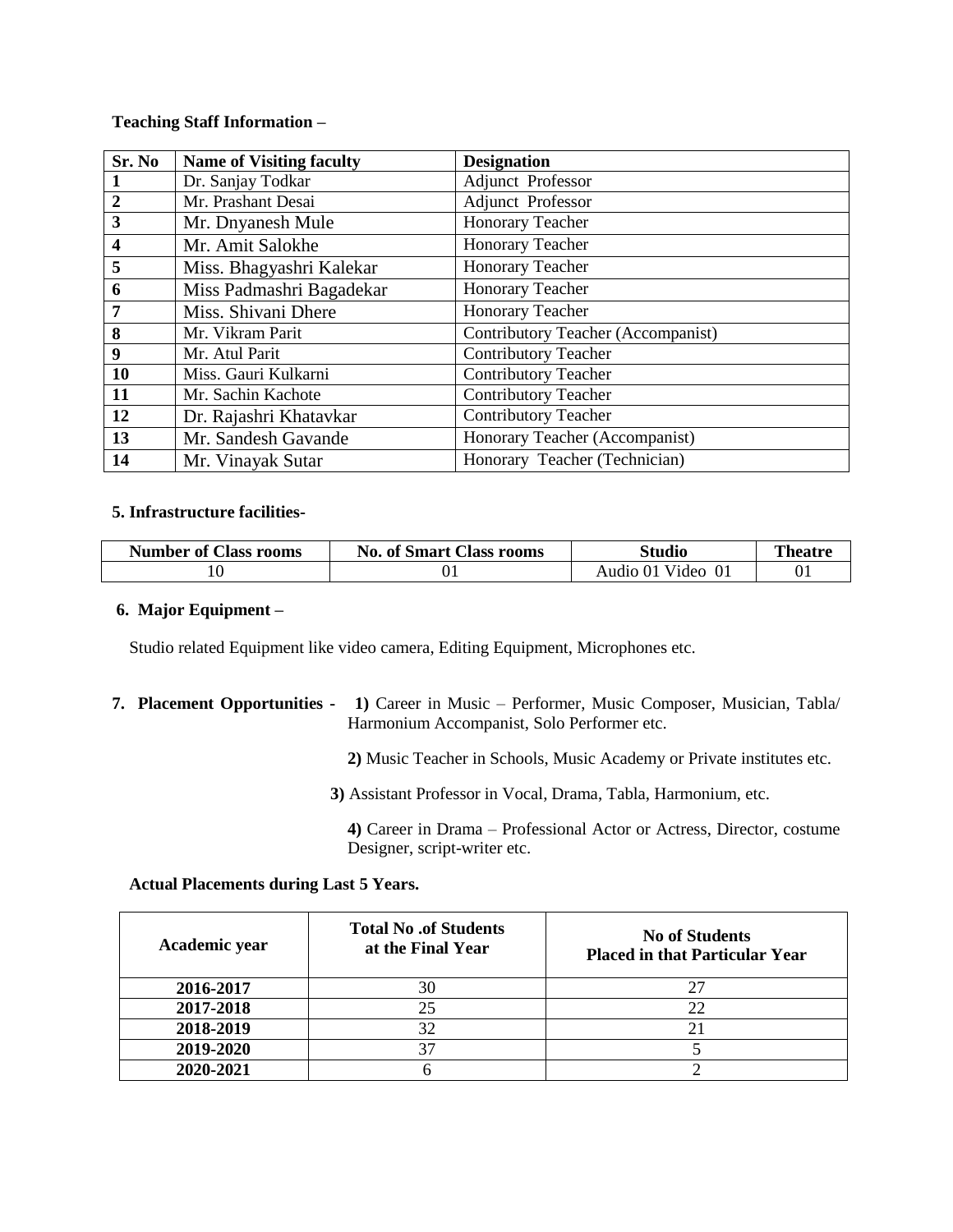#### **8. Salient Feature of Department -**

- The Music & Dramatics Department conducts courses like Certificate, Diploma and Masters in Music, Dance & Dramatics under one roof.
- $\triangleright$  Various Music & Drama festivals are organized by the Department.
- Regular workshops in Music, Dance & Theatre are conducted by the Department.

#### **10. The Affiliated college Where concern courses taught -**

## **Name of the College –** SHANTINIKETAN LALIT KALA NATYATANTRA SHIKSHAN MAHAVIDYA SANGLI

 **Email ID –** sakns470.cl@unishivaji.ac.in

 **Contact Number –** 0233 -2312555

| Sr. No | <b>Courses offered</b>                                                  | <b>Intake Capacity</b> |
|--------|-------------------------------------------------------------------------|------------------------|
|        | Diploma Course in Vocal Music (Part-I $\&$ II)                          | 25                     |
|        | Diploma Course in Instrumental Music-Tabla (Part-I & II)                | 15                     |
|        | Diploma Course in instrumental Music Harmonium/sitar<br>(Part-I $&$ II) | 15                     |
|        | Certificate in Dramatics                                                | 15                     |
|        | Diploma Course in<br>Dramatics                                          |                        |

sd/

HOD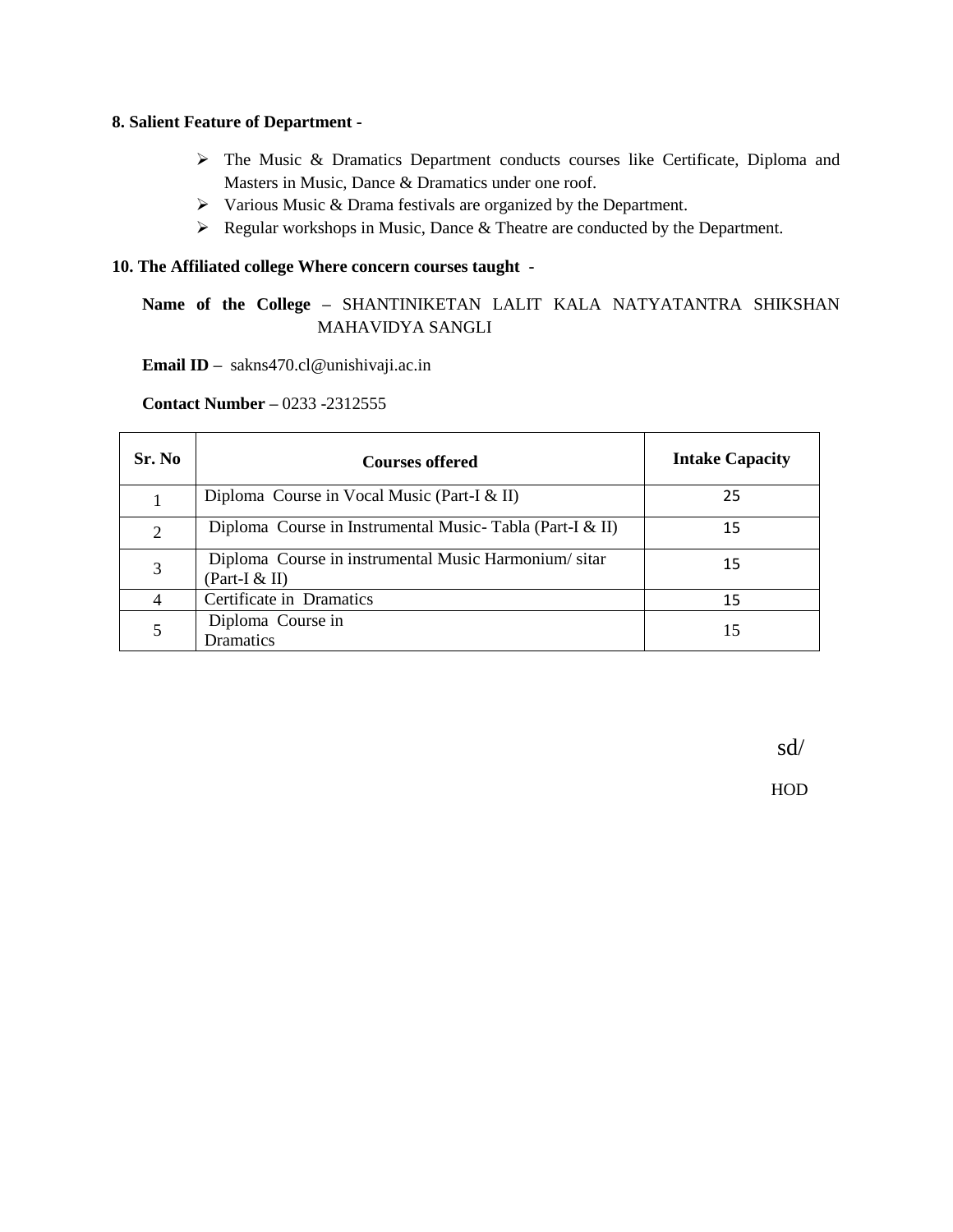- 1. अधिविभागाचे नाव :- संगीत व नाटयशास्त्र विभाग कार्यालय दूरध्वनी क्र. : - (0231) 2609221 ईमेल आय.डी. : - [music.dramatics@unishivaji.ac.in](mailto:music.dramatics@unishivaji.ac.in) अधिविभाग स्थापना वर्ष :- 1984
- 2. अधिविभाग प्रमुखांचे नाव :- डॉ. ए. व्ही. निगवेकर अधिविभागप्रमुख दूरध्वनी क्र :-9011619200 ईमेल आय.डी - [anjali.nigwekar@gmail.com](mailto:anjali.nigwekar@gmail.com)
- 3. अभ्यासक्रम :-

| अभ्यासक्रमाचे नाव                                                  | प्रवेश क्षमता | पात्रता   | अभ्यासकम<br>कालावधी |
|--------------------------------------------------------------------|---------------|-----------|---------------------|
| शास्त्रीय संगीत<br>पदविका<br>(कठंसंगीत)<br>भाग 1 व 2               | 25            | दहावी पास | 2 वर्षे             |
| शास्त्रीय वाद्यसंगीत<br>पदविका (तबला)<br>भाग 1 व 2                 | 15            | दहावी पास | 2 वर्षे             |
| शास्त्रीय वाद्यसंगीत<br>पदविका<br>(हार्मोनिअम)<br>भाग 1 व 2        | 15            | दहावी पास | 2 वर्षे             |
| शास्त्रीय नृत्य<br>पदविका<br>(भरतनाटयम्) भाग<br>$1 \overline{q}$ 2 | 15            | दहावी पास | 2 वर्षे             |
| शास्त्रीय नृत्य<br>पदविका<br>(कथ्थक)                               | 15            | दहावी पास |                     |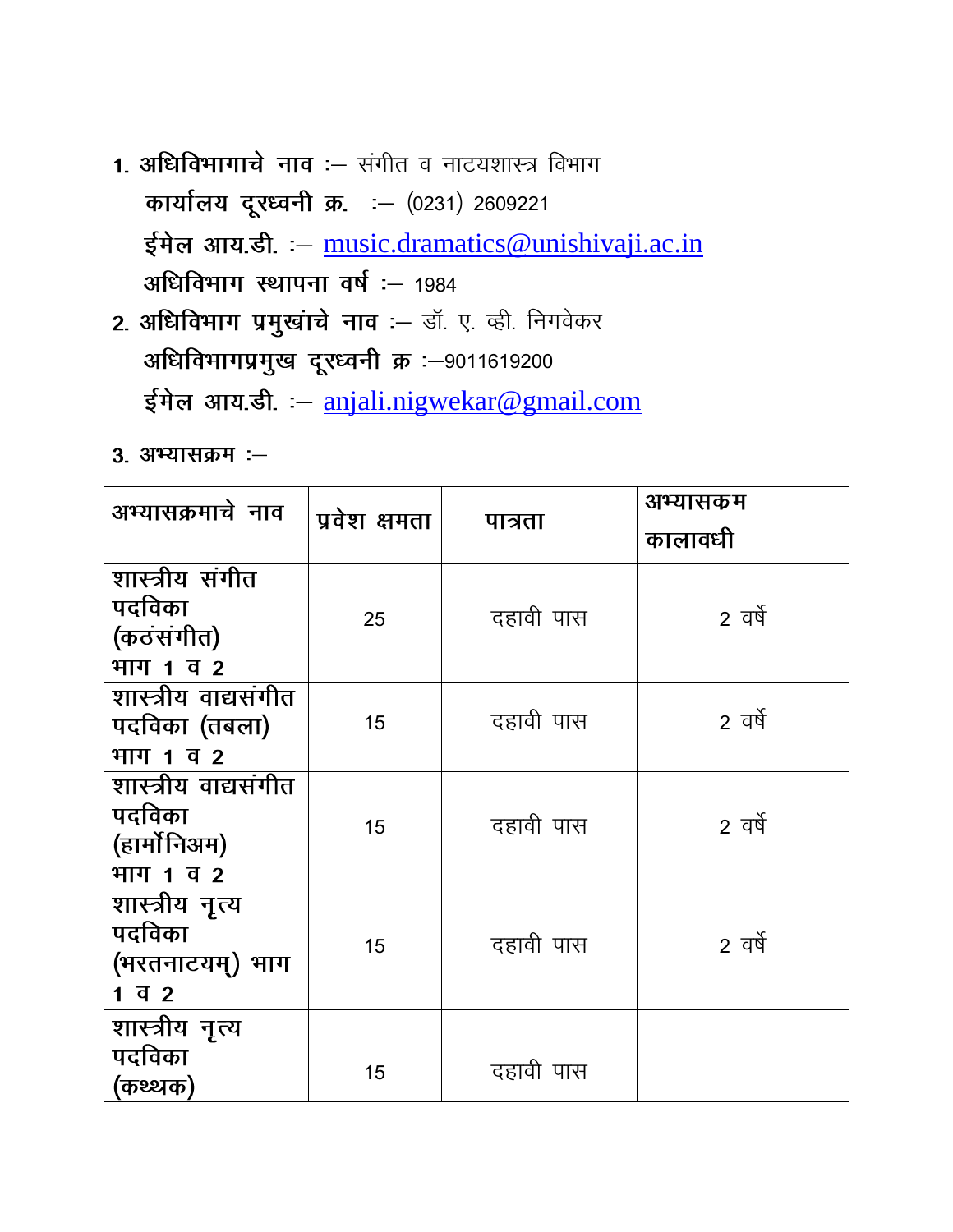| भाग 1 व 2                             |    |                                                                                                       | 2 वर्षे |
|---------------------------------------|----|-------------------------------------------------------------------------------------------------------|---------|
| चित्रकला पदविका<br>भाग 1 व 2          | 15 | दहावी पास                                                                                             | 2 वर्षे |
| नाटयशास्त्र<br>पदविका                 | 15 | नाटयशास्त्र<br>प्रमाणपत्र अभ्यासकम                                                                    | 1 वर्षे |
| नाटयशास्त्र<br>प्रमाणपत्र<br>अभ्यासकम | 15 | बारावी पास                                                                                            | 1 वर्षे |
| एम.ए. (कंठसंगीत)<br>भाग 1             | 15 | 1) कोणत्याही<br>मान्यता प्राप्त<br>विद्यापीठाची डिग्री<br>2) संबधित<br>विषयामध्ये विशारद<br>३) मुलाखत | 2 वर्षे |
| एम.ए. (कंठसंगीत)<br>भाग 2             |    | एम.ए. (कठसंगीत)<br>भाग 1 पूर्ण करणे<br>आवश्यक                                                         |         |
| एम.ए. वाद्य संगीत<br>(तबला) भाग 1     | 15 | 1) कोणत्याही<br>मान्यता प्राप्त<br>विद्यापीठाची डिग्री<br>2) संबधित<br>विषयामध्ये विशारद<br>३) मुलाखत | 2 वर्षे |
| एम.ए. वाद्य संगीत<br>(तबला) भाग 2     |    | एम.ए. वाद्य संगीत<br>(तबला) भाग<br>1 पूर्ण करणे<br>आवश्यक                                             |         |
| एम.ए. वाद्य संगीत<br>(हार्मोनिअम) भाग | 15 | 1) कोणत्याही<br>मान्यता प्राप्त<br>विद्यापीठाची डिग्री                                                | 2 वर्षे |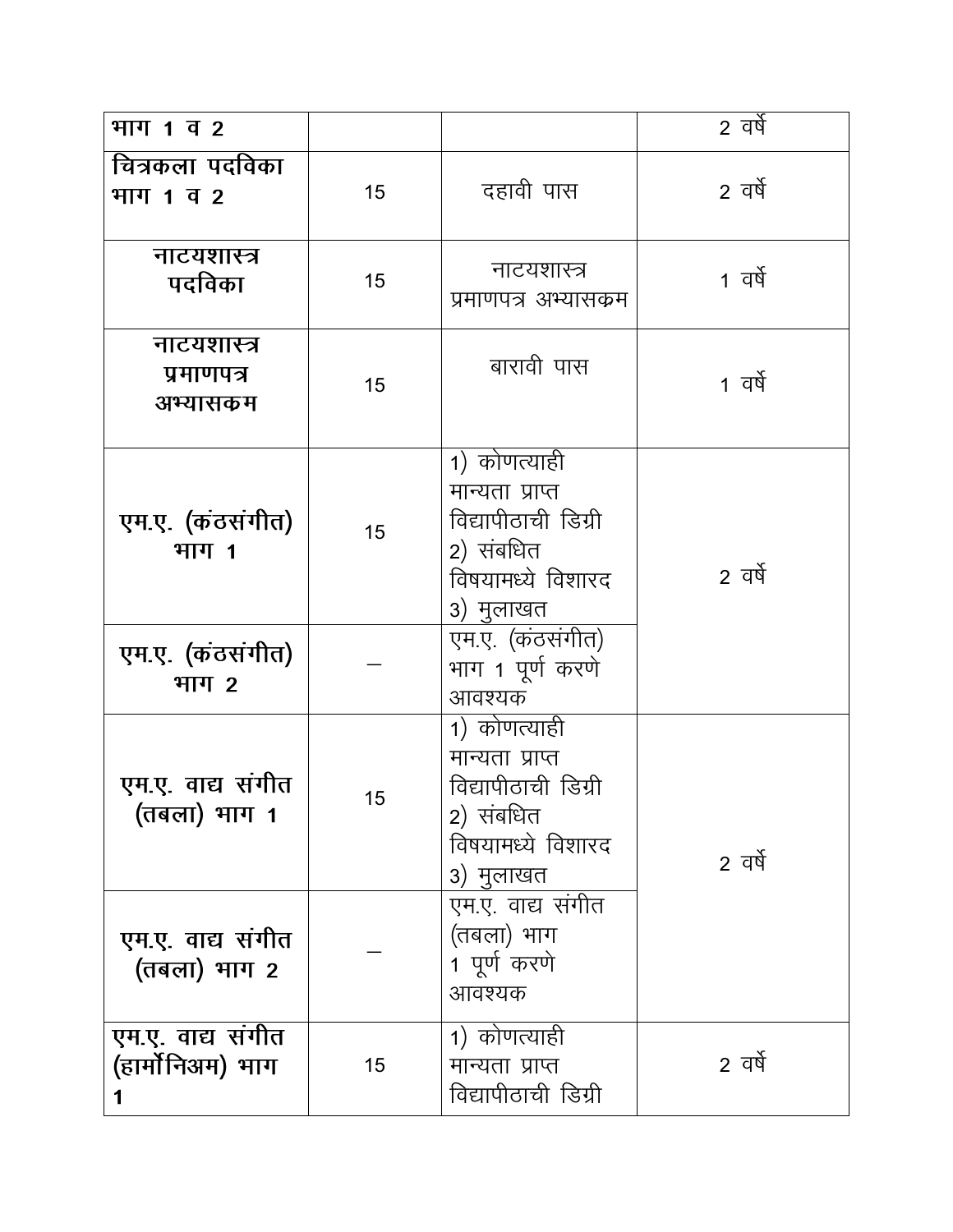| एम.ए. वाद्य संगीत          |    | 2) संबधित<br>विषयामध्ये विशारद<br>3) मुलाखत<br>एम.ए. वाद्य संगीत                                           |         |
|----------------------------|----|------------------------------------------------------------------------------------------------------------|---------|
| (हार्मोनिअम) भाग           |    | (हार्मोनिअम) भाग 1                                                                                         |         |
| $\mathbf{2}$               |    | पूर्ण करणे आवश्यक                                                                                          |         |
| एम.ए. नाटयशास्त्र<br>भाग 1 | 15 | 1) संबधित विषयांचे<br>सर्टिफिकेट व<br>डिप्लोमा<br>2) मुलाखत<br>3) नाटयशास्त्र<br>विषयाचा अनुभव व<br>शिक्षण | 2 वर्षे |
| एम.ए. नाटयशास्त्र<br>भाग 2 |    | एम.ए. (नाटयशास्त्र)<br>भाग 1 पूर्ण करणे<br>आवश्यक                                                          |         |

# 4) कायम स्वरूपी शिक्षकांची माहिती :-

| अ.क | शिक्षकांची नावे                | पद                 |
|-----|--------------------------------|--------------------|
|     | डॉ. अंजली. व्ही. निगवेकर       | विभागप्रमुख        |
|     | । डॉ. विनोद. व्ही. ठाकूरदेसाइं | सहाय्यक प्राध्यापक |
|     | . श्री. निखिल. व्ही. भगत       | सहायक प्राध्यापक   |

# शिक्षकांची माहिती :-

| अ.क | शिक्षकांची नावे      | पद                  |
|-----|----------------------|---------------------|
|     | डॉ. संजय तोडकर       | ॲडजन्क्ट प्राध्यापक |
| 2   | श्री प्रशांत देसाई   | ॲडजन्क्ट प्राध्यापक |
| 3   | श्री. ज्ञानेश मुळे   | हंगामी मानद शिक्षक  |
|     | श्री अमित सांळोखे    | हंगामी मानद शिक्षक  |
| 5   | सौ. भाग्यश्री कालेकर | हंगामी मानद शिक्षक  |
| 6   | सौ. पदमश्री बागडेर   | हंगामी मानद शिक्षक  |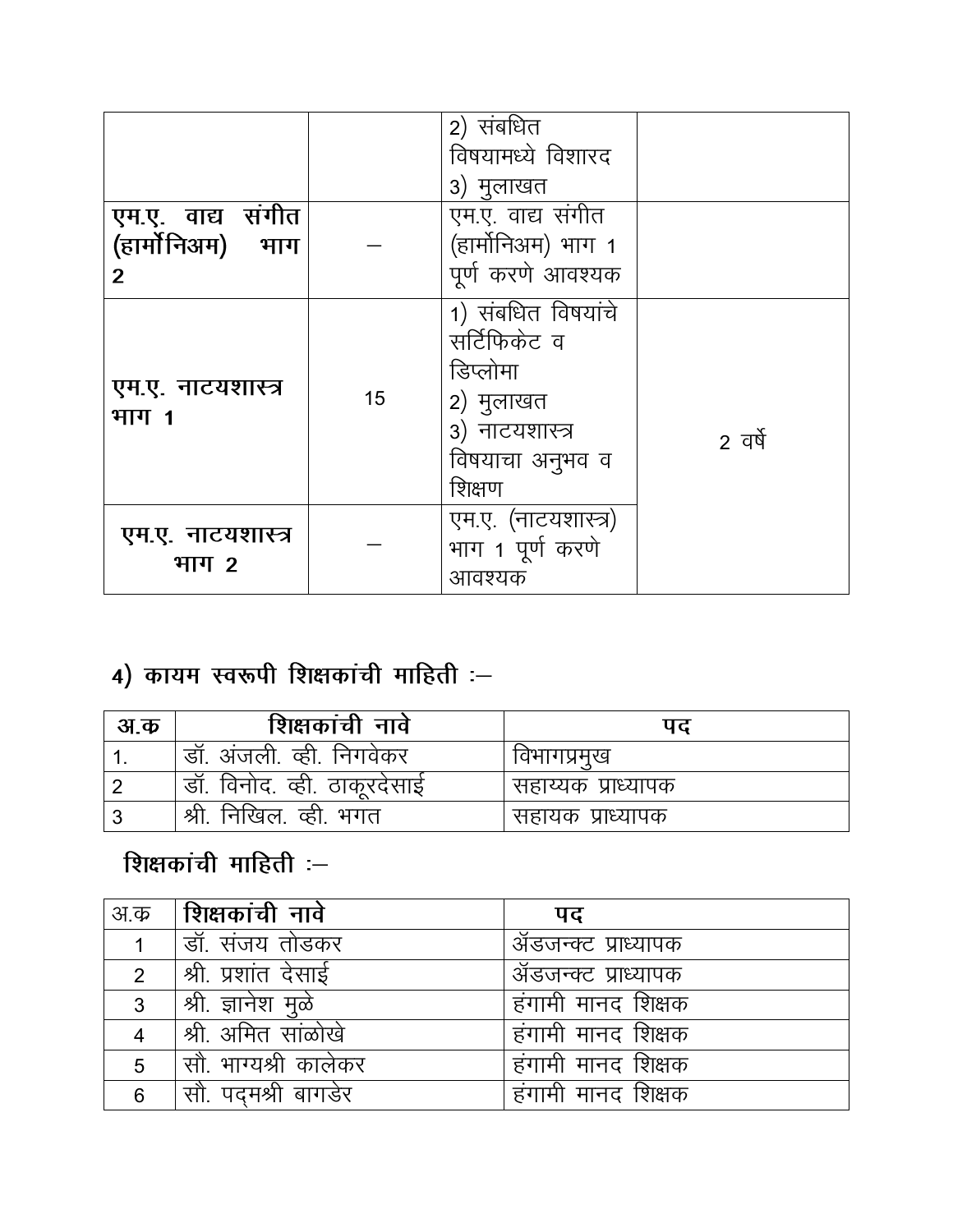|    | 7   सौ. शिवाणी ढेरे               | हंगामी मानद शिक्षक               |
|----|-----------------------------------|----------------------------------|
|    | 8   श्री. विक्रम परिट             | कॉन्ट्रीब्युटरी शिक्षक (साथीदार) |
| 9  | $ $ श्री. अतुल परिट               | कॉन्ट्रीब्युटरी शिक्षक           |
|    | $10$ $\frac{1}{3}$ राौरी कुलकर्णी | कॉन्ट्रीब्युटरी शिक्षक           |
|    | 11  श्री. सचिन कचोटे              | कॉन्ट्रीब्युटरी शिक्षक           |
|    | 12   डॉ. राजश्री खटावकर           | कॉन्ट्रीब्युटरी शिक्षक           |
|    | 13 $ $ श्री. संदेश गावदे          | हंगामी मानद शिक्षक (साथीदार)     |
| 14 | श्री विनायक सुतार                 | मानद टेक्निशियन                  |

5) आवश्यक पायाभूत सुविधा $:=$ 

| वग<br>खोली<br>सख्या | स्माटे क्लासरूम<br>सख्या | स्ट्रुडिआ                           | सभागृह |
|---------------------|--------------------------|-------------------------------------|--------|
|                     |                          | आर्डिओ<br>व्हिडीओ<br>$\overline{1}$ |        |

## 6) मुख्य उपकरणे :-

स्टुडिओशी संबंधित उपकरणे – व्हिडीओ कॅमेरा, संकलन उपकरणे, ध्वनीक्षेपक, इत्यादी

- $7)$  संगीत विषयातील संधी :-
- 1) कलाकार, संगीत दिग्दर्शक, साथीदार (तबला, हार्मोनिअम) स्वतंत्र वादक.
- 2) संगीत शिक्षक, स्वःतचे संगीत विद्यालय $/$ अकॅडमी
- 3) गायन, नाटयशास्त्र, तबला, हार्मोनिअम, या विषयामध्ये प्राध्यापक
- 4) नाटयशास्त्र विषयातील व्यवसायिक कलाकार, दिग्दर्शक, नेषथ्थकार, संहिता लेखक

## पाच वर्षातील उपलब्ध व्यावसायिक संधी

| शैक्षणिक वर्ष | अंतिम वर्षातील विद्यार्थी संख्या | सदर<br>संधी | वषात | उपलब्ध |
|---------------|----------------------------------|-------------|------|--------|
| $2016 - 2017$ | 30                               |             | 27   |        |
| $2017 - 2018$ | 25                               |             | 22   |        |
| $2018 - 2019$ | 32                               |             | 21   |        |
| $2019 - 2020$ | 37                               |             | 5    |        |
| $2020 - 2021$ |                                  |             | ◠    |        |